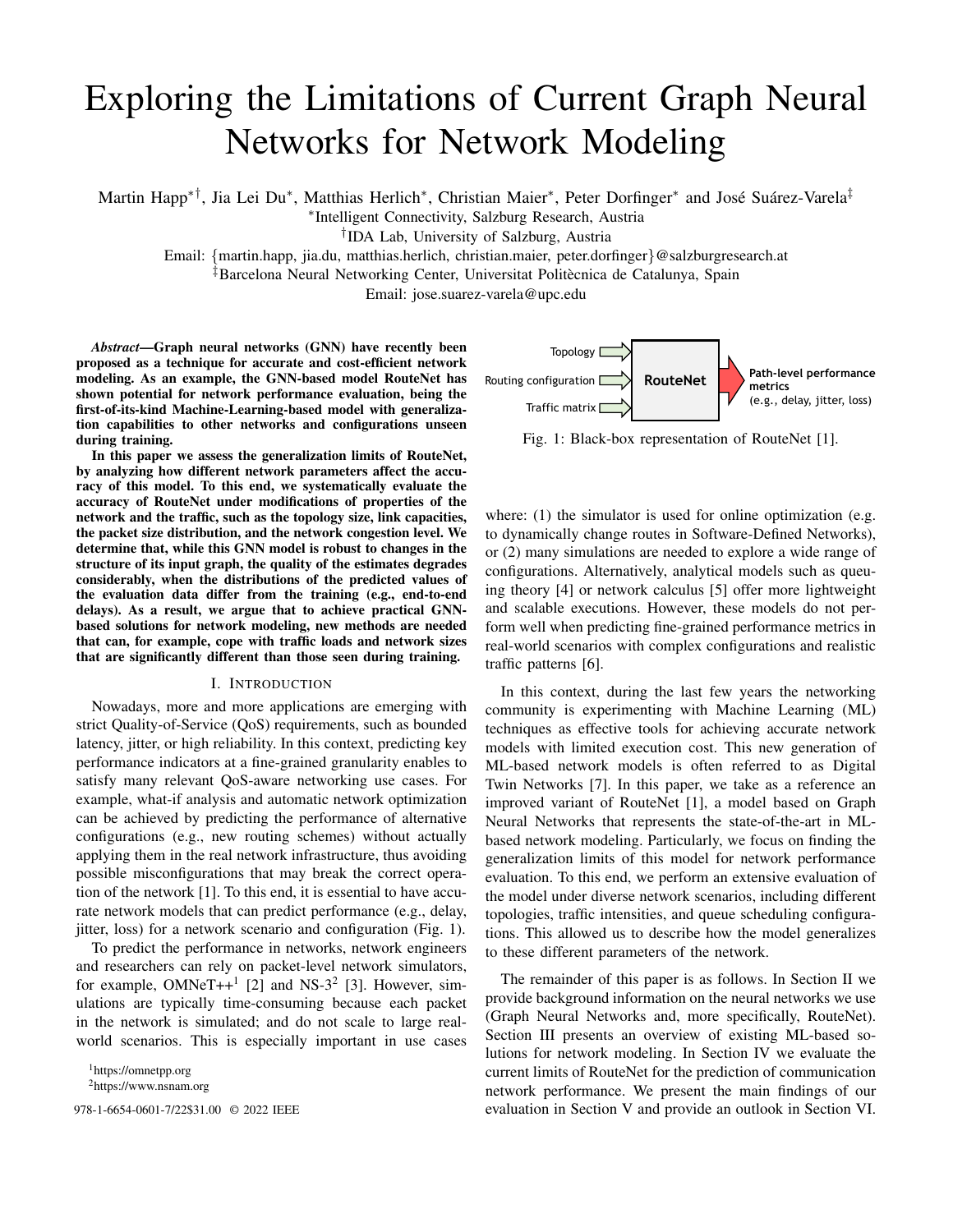## II. BACKGROUND

This section provides some background information on Graph Neural Networks (GNN) and RouteNet [1] necessary to understand our evaluation. Readers familiar with the topics can skip this section.

#### *A. Graph Neural Networks*

GNNs are machine learning models, which are made to process data in the form of graphs appropriately. Here, a graph is a mathematical object, consisting of nodes and (directed or undirected) edges between them. The problem of determining quantities  $y_v \in \mathbb{R}$  which are assigned to individual nodes v often arises. For this paper only this case is relevant. The task of a *generic* GNN can then be subdivided into two subtasks: First, a *hidden state vector*  $h<sub>v</sub>$  needs to be computed for each node v. This vector  $h_v$  lies in some chosen state space  $\mathbb{R}^m$ of dimension  $m$  and consists of information on the state of v at some level of granularity. It is computed by a *message passing* scheme: After an initialization of  $h<sub>v</sub>$  with node-level features related to  $v$ , each node sends its state to all of its neighbors. Hence, each node  $v$  receives a certain number of states  $h_{v_1}, \ldots, h_{v_k}$ , where k is the number of neighbors of v. These states, together with the state  $h_v$  of v itself, are converted into an *aggregated message*  $m_v$ :

$$
m_v = \sum_{i=1}^{k} M(h_v, h_{v_i})
$$
 (1)

by a *message function*  $M : \mathbb{R}^m \times \mathbb{R}^m \to \mathbb{R}^n$ . The dimension  $n$  of the codomain of  $M$  is again a chosen value. Using this aggregated message, an *update function*  $U : \mathbb{R}^m \times \mathbb{R}^n \to \mathbb{R}^m$ computes a new hidden state  $U(h_v, m_v)$  for each node v. This message passing is repeated  $T$  times until the states of all nodes have (approximately) reached stationary values. Then, secondly, a *readout function*  $R : \mathbb{R}^m \to \mathbb{R}$  computes  $y_v$  for each node v by applying R to  $h_v$ .

A generic GNN thus essentially consists of three functions:  $M, U$  and  $R$ . The mapping rules of these functions are given by the application of certain independent neural networks (like feed forward or recurrent neural networks). This justifies the name GNN and allows the execution of a training process: The internal parameters of the neural networks are updated via supervised learning in order to compute the target quantities  $y_v$ accurately. To achieve this, instances of graphs together with the target quantities  $y_v$  for all nodes have to be provided. Note that the way in which such a generic GNN is modeled enables an application to graphs of different sizes and structures (both during training and predicting).

Further details on this generic GNN architecture can be found in literature [8], [9] and in the references provided there. RouteNet deviates from the architecture of standard GNN models. Particularly, it considers heterogeneous graphs as input (i.e. with various types of nodes), and builds a double message-passing phase to exchange the information between the different element types.

In the next subsection we recall this architecture.

**Input:** 
$$
\mathcal{L}, \mathcal{P}, \mathbf{x}_p, \mathbf{x}_l
$$
\n**Output:**  $\hat{\mathbf{y}}_p$ \n// Initialize states of paths and links\n**1 forced**  $p \in \mathcal{P}$  **do**  $\mathbf{h}_p^0 \leftarrow [\mathbf{x}_p, 0 \ldots, 0];$ \n**2 forced**  $l \in \mathcal{L}$  **do**  $\mathbf{h}_l^0 \leftarrow [\mathbf{x}_l, 0 \ldots, 0];$ 

// Message-passing phase

3 for  $t = 0$  to  $T - 1$  do // links to paths 4 foreach  $p \in \mathcal{P}$  do 5 | foreach  $l \in p$  do  $\mathbf{b} \parallel \mathbf{b} \parallel \mathbf{h}^t_p \leftarrow \text{RNN}(\mathbf{h}^t_p, \mathbf{h}^t_l)$  $\begin{array}{ccc} \pi & | & \pi_{p,l}^{t+1} \leftarrow \mathbf{h}_p^t \end{array}$ 8 | end  $\mathbf{9} \quad | \quad \mathbf{h}^{t+1}_p \leftarrow \mathbf{h}^t_p$ 10 end // paths to links 11 foreach  $l \in \mathcal{L}$  do  $\begin{array}{l} \mathbf{n}_l^{t+1} \leftarrow \sum_{k: p \in l} \mathbf{\tilde{m}}_{k,l}^{t+1} \ \mathbf{n}_l^{t+1} \leftarrow U\left(\mathbf{h}_l^t, \mathbf{m}_l^{t+1}\right) \end{array}$ 14 end 15 end // Readout phase

16  $\hat{y}_p \leftarrow R_p(\mathbf{h}_p^{T-1})$ 

Algorithm 1: General internal architecture of the original RouteNet [1], as well as the model variant in [10].

#### *B. RouteNet*

RouteNet [1] is a GNN-based architecture specifically designed for network performance evaluation. Particularly, this model is intended to predict path-level performance metrics given as input a network state snapshot, defined by: (1) a network topology, (2) a routing configuration, and (3) an endto-end traffic matrix (Fig. 1). To this end, RouteNet considers a heterogeneous graph as input, where nodes can be *paths* or *links*. This enables to describe the input network state information – i.e., topology, routing, traffic matrix – in a graphstructured manner, which can then be efficiently processed and exploited by the internal GNN architecture of this model.

More in detail, Algorithm 1 shows the internal architecture of RouteNet. In this model, each link of the input network topology ( $l \in \mathcal{L}$ ) and each path resulting from the input routing configuration ( $p \in \mathcal{P}$ ) is represented by a hidden state (that is,  $h_l$  or  $h_p$ ), which is a vector that encodes information about the corresponding element. The input topology and routing configurations are explicitly described as relationships between the *links*  $(L)$  and *paths*  $(P)$  in the input graph of the model. Thus, each source-destination path  $p \in \mathcal{P}$  is related with the sequence of links that form that path (i.e.,  $p = [l_1, l_2, ..., l_k]$ ). At the beginning of the execution, the hidden states of links and paths are initialized with some features  $x_l$ ,  $x_p$  (lines 1-2 in Algorithm 1). Then, the model executes a messagepassing phase (lines 3-15), where first the state of links are combined with the state of their related paths (lines 4-10),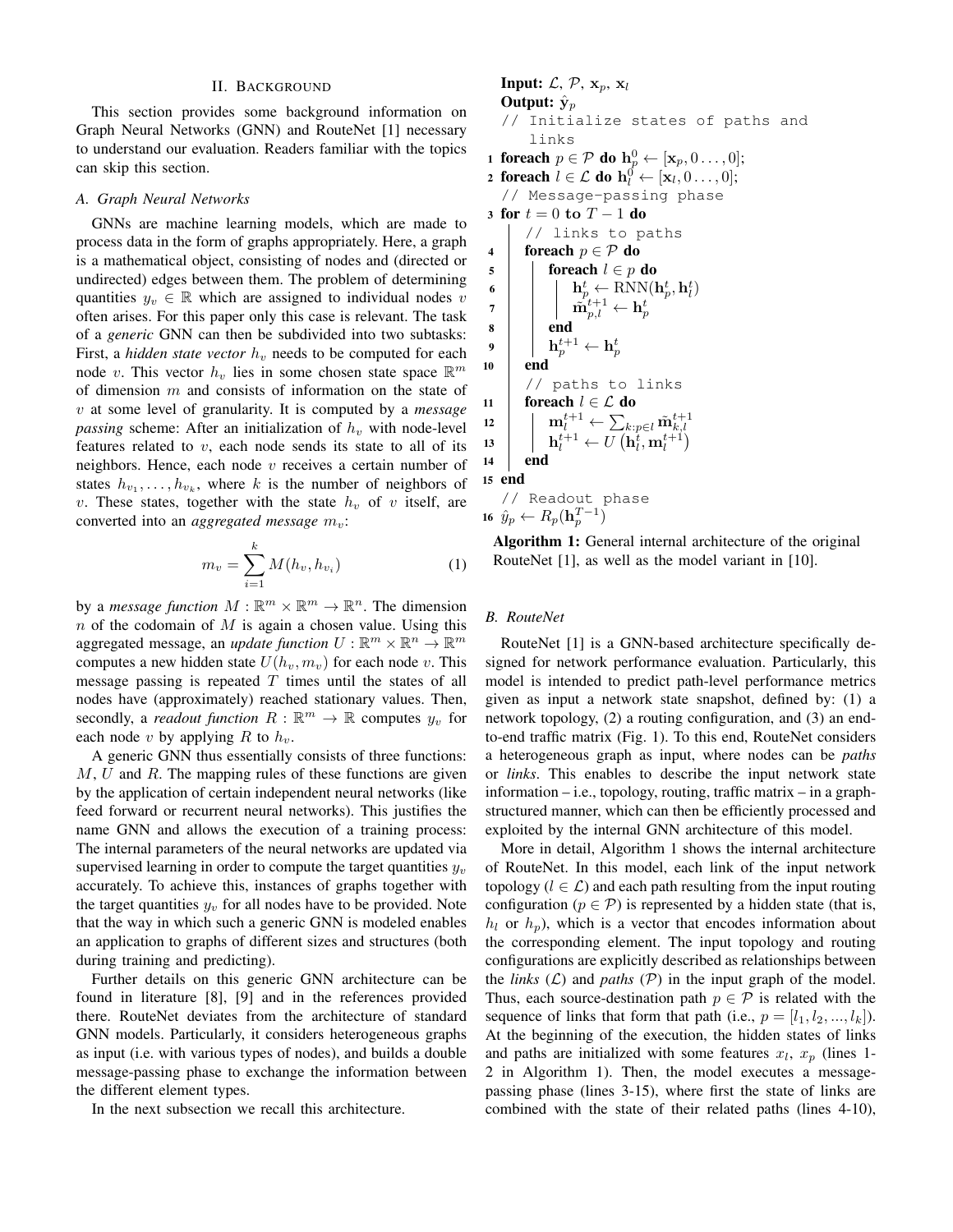and then the states of paths are shared with their related links (lines 11-14). After  $T$  message-passing iterations, the model takes the final path hidden states  $(h_p^{T-1})$  – which are expected to encode relevant information of their corresponding elements – and executes a readout function  $(R_p)$  that produces the final path-level outputs  $(\hat{y}_p)$ . This architecture combines internally a series of neural networks (RNN,  $U$ ,  $R_p$ ) that are dynamically assembled according to the elements and connections of the input graph – that is, the set of links, paths, and their relationships. Particularly, the neural networks RNN and  $U$  act as universal approximators that learn how to combine and update the hidden states of paths  $(h_p)$  and links  $(h_l)$  during the message-passing phase, and finally the neural network  $R_p$  learns how to translate the hidden states of paths to the final outputs of the model (e.g., path-level mean delays). A more detailed description is in [1].

The authors of [1] showed that RouteNet is able to learn the relationships between the state of the different network elements involved (paths and links) and how they affect the final path-level performance predictions of the model (for example, delay, jitter, loss). More importantly, they show that this GNN model is able to accurately generalize to samples from other networks, in contrast to previous ML-based techniques with limited generalization power (e.g., feed-forward neural networks, autoencoders). In this paper, we focus on evaluating in more detail to what extent this GNN model is able to generalize to different input parameters, by making extensive evaluations varying different key network-related features.

However, note that the evaluation in this paper is not based on the original RouteNet [1], but on an improved variant that is also able to handle various queue scheduling policies and was developed for the Graph Neural Networking challenge 2020 [11], [12]. The corresponding paper [10] provides details on the architecture and training process. The main modifications can be summarized as follows: Change of loss function to mean absolute percentage error from mean squared error, adding more inputs to the initial state (for example, bandwidth and scheduling policy for links as well as average data rate and packet sizes for paths), increase path and link state size as well as the number of neurons per layer in the readout function to 128, and upgrade the internal Gated Recurrent Units (GRUs) of the model to stacked GRUs.

#### III. RELATED WORK

The paper [1] provides an evaluation of the performance of RouteNet in communication networks that were not used during training and hints to the limits of this approach, but does not provide a comprehensive evaluation on the generalization capabilities. In particular, it does not investigate the performance when the distribution of the validation data differs from the distribution of the training data. Happ et al. [10] extend RouteNet to deal with heterogeneous queue scheduling policies, but do not examine other generalizations. The same holds for the approach of Ferriol et al. [13]: They provide a GNN architecture with states for links, paths and queues. An extension of RouteNet to support different features on forwarding devices was evaluated by Badia et al. [14]. The goal of the Graph Neural Networking Challenge 2021 [15] was to improve the generalization capability of RouteNet to larger communication networks. Our work underscores the need for further work on this problem.

For a general overview on the application of machine learning to communication technologies and network measurements, we refer to the survey of Boutaba et al. [16]. The mentioned approaches in particular differ in whether the data used for learning comes from network simulators (e.g. from OMNeT++) or from measurements. In addition, they can be divided into supervised, unsupervised and reinforcement learning. Mestres et al. [17] investigate modeling and prediction of delays in communication networks with feedforward neural networks. They predict the latency based on the traffic configuration. In contrast to the RouteNet architecture, this neural network model has to be trained for each specific communication network.

#### IV. EVALUATION

To assess the flexibility and limitations of our GNN implementation, we made changes to traffic and network topology settings. For these two categories we performed simulations (called scenarios from here on), each one with a specific change of a single setting. Each scenario consists of 5000 data sets, that is, it represents the results of 5000 simulations.

Each sample consists of per-path delay values for each source-destination pair in the network. For example, in the REDIRIS topology (19 nodes), there are 342 path delay values (corresponding to the  $19 \times 18$  possible source-destination pairs). We evaluate all our results based on the Mean Absolute Percentage Error (MAPE):

$$
\text{MAPE} = \frac{1}{|\mathcal{P}|} \sum_{p \in \mathcal{P}} \frac{|y_p - \hat{y}_p|}{y_p},\tag{2}
$$

where  $y_p$  is the delay of path p from the simulation (the true value),  $\hat{y}_p$  is the value predicted by the GNN model, and the sum is over the set of all paths  $P$ .

As delay values and predicted delay values are not independent within one network scenario, we average over all values within one network sample. Note that each network consists of the same amount of delays, therefore weighted and unweighted means are identical. We performed a sample size calculation assuming an approximate normal distribution for the per-network weighted means to detect an effect of  $1.5\% \pm \Delta$  for  $\Delta = 0.125\%$  with a power of 95% at a two-sided nominal level of  $\alpha = 5\%$  (for the MAPE). The required sample size is 4694. As the simulated data sets typically contain a few simulation timeouts, we ran 5000 simulations to make sure that the scenarios we analyze are based on at least 4700 simulations after the removal of timeouts.

Because it is generally difficult to explain why a neural network produces a certain result, we do not try to explain individual results, but only report the accuracy of the prediction. We will, however, describe general characteristics, which provide at least some ideas under which conditions the predictions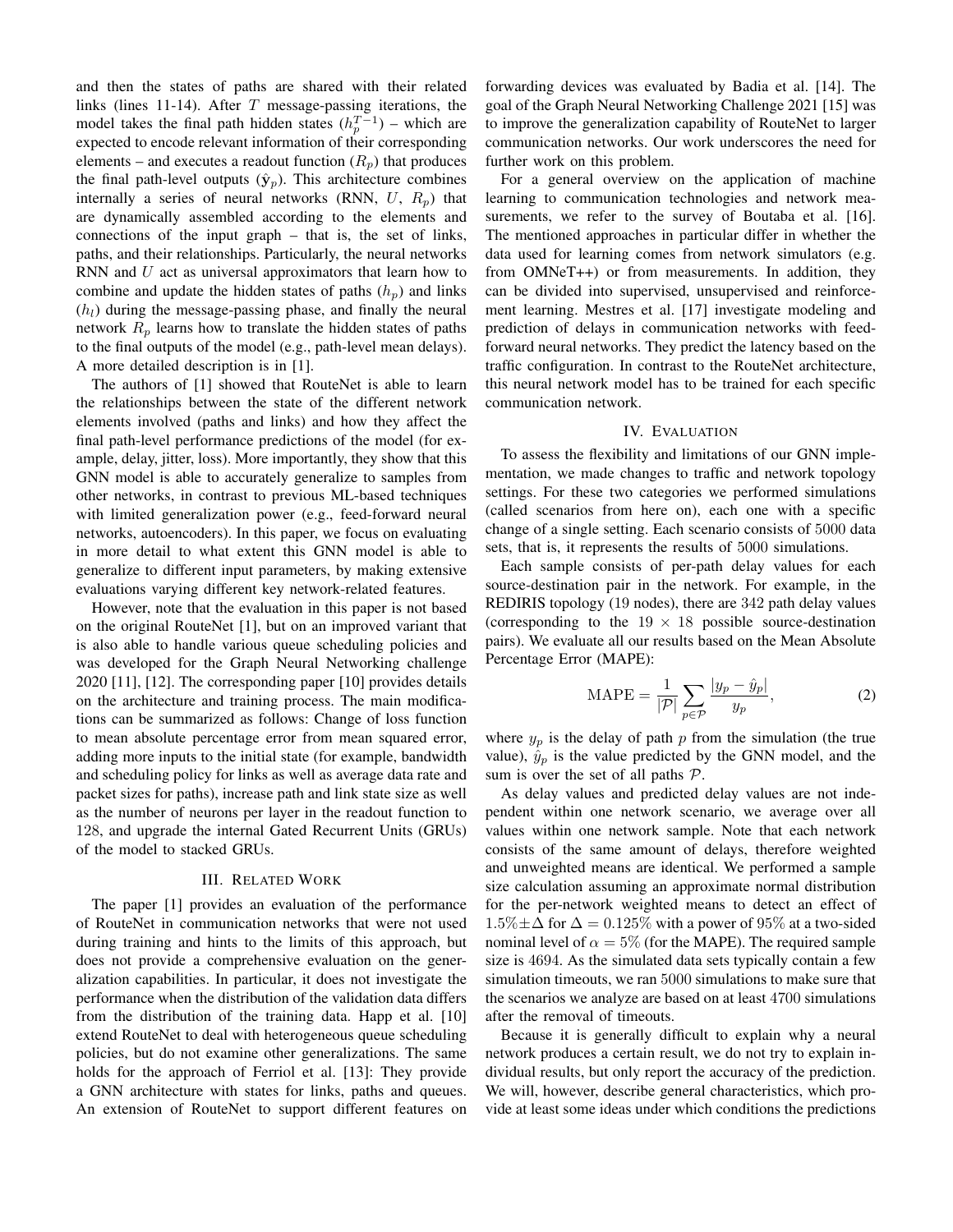of the neural network are good. To gain deeper understanding why an individual prediction is good or bad a possible starting point is explainable artificial intelligence [18]–[20].

#### *A. Underlying Simulations*

For the experiments made in this paper, we generated datasets with the OMNeT++ packet-level simulator [2]. In each simulation we generate an input scenario, defined by a combination of: (1) a network topology, (2) a configuration description, and (3) a source-destination traffic matrix. To generate the traffic matrices, we use the following formula:

$$
\mathcal{T}(\text{source, destination}) = \mathcal{U}(0.1, 1) \cdot \text{TI} \tag{3}
$$

Where  $\mathcal{U}[0.1, 1]$  is a continuous uniform distribution in the range  $[0.1, 1]$ , and TI represents a tunable parameter of the traffic intensity in the simulation (maximum per-path bits per time units). In each source-destination path, packet interarrival times (i.e., the sending interval) are modeled with an exponential distribution, where the mean is computed from the traffic volumes defined in the traffic matrix  $\mathcal T$ . Also, if not otherwise indicated, the packet size follows a scaled Bernoulli distribution, where 50% of the packets have 300 bit and the other 50% contain 1700 bit. The configuration description includes a source-destination routing scheme and the queue scheduling configuration per device interface. For the routing configuration, we generate small variants of the shortest path, while for the queue scheduling configuration we consider that all interfaces have three queues with a size of 32 packets, and can implement the following scheduling policies: Strict Priority, Weighted Fair Queuing, or Deficit Round Robin. We made simulations in different topologies with variable link capacities and traffic intensities. More details about the specific samples generated for each specific experiment can be found in the corresponding section.

#### *B. Traffic Settings*

There are several ways in the OMNeT++-based simulator to change the simulated traffic. The first change we considered was the size distribution for packets (Table I). Note that the first line in all following result tables with a MAPE value of 1.50% shows the configuration settings and the performance of our GNN solution on the original test data sets that we used for developing the model. The original training and test data (just like the baseline data) were created using a Bernoulli distribution that assigns with equal probability either a packet size of 300 bit or of 1700 bit. Note that the configuration settings used to generate the training, test and baseline data were chosen to a generate a somewhat realistic dataset for the development of RouteNet, however those settings were not directly derived from real-world traffic captures. We then considered a uniform distribution that randomly assigns a packet size within the interval [300, 1700]. In particular, packet sizes occur that do not exist in the training data or evaluation data. The MAPE in that case is 9.55%.

We also considered deterministic packets sizes, that is, all packet sizes are equal to 1000 bit. The average packet size

in the baseline data is also 1000 bit (expected value of the Bernoulli distribution described above). However, the result of  $18.41\%$  is worse than the first case with the uniform distribution. We also tried different deterministic packet sizes, for 1700 bit a mean absolute percentage error of 42.92% is obtained and for 300 bit the error is 6812.96%.

TABLE I: Results for changes of the packet size distribution

| Packet size distribution         | MAPE $[\%]$ |
|----------------------------------|-------------|
| Bernoulli (300 bit and 1700 bit) | 1.50        |
| Uniform (300 bit to 1700 bit)    | 9.55        |
| Deterministic (1000 bit)         | 18.41       |
| Deterministic (300 bit)          | 6812.96     |
| Deterministic (1700 bit)         | 42.92       |
|                                  |             |

Another option for varying the traffic is the distribution of packet inter-arrival times (Table II). The training and baseline data is generated by a modified exponential distribution where the right tail is limited to 10 times the mean to avoid arbitrarily large values. We then considered a deterministic setting (with the same mean inter-arrival time) which resulted in a MAPE of 20.24%.

TABLE II: Result for changes of the packet inter-arrival times

| Inter-packet time distribution | MAPE $[\%]$ |
|--------------------------------|-------------|
| Exponential                    | 1.50        |
| Deterministic                  | 20.24       |

We also tested different variations of traffic intensity. A higher intensity leads to more congestion in the network and thus higher delay values. The GNN model performs better in cases of lower traffic intensity (Table III, see also Section IV-A for a definition of traffic intensity in this context).

TABLE III: Results for changes of the traffic intensity

| Traffic intensity | MAPE [%] |
|-------------------|----------|
| $200 - 2000$      | 1.50     |
| $400 - 4000$      | 11.24    |
| $800 - 2000$      | 1.79     |
| $200 - 1000$      | 0.6      |

Finally, in all simulations we use 3 Types of Service (ToS) for prioritizing traffic. Each port of a network device also has 3 queues, one for each of the 3 ToS classes. A flow is randomly assigned a ToS with equal probability. In the following, these probabilities are changed (Table IV). The results for the MAPE are between  $1\%$  and  $2\%$ , which is close to the baseline value of 1.5%. This indicates that the GNN model is robust against changes of the ToS distribution. Note that we did not consider the case of increasing the number of ToS classes as we cannot incorporate such a change in the GNN model without retraining.

#### *C. Network Setup*

In this section, the network topology and network device properties are varied. The simulator and our GNN model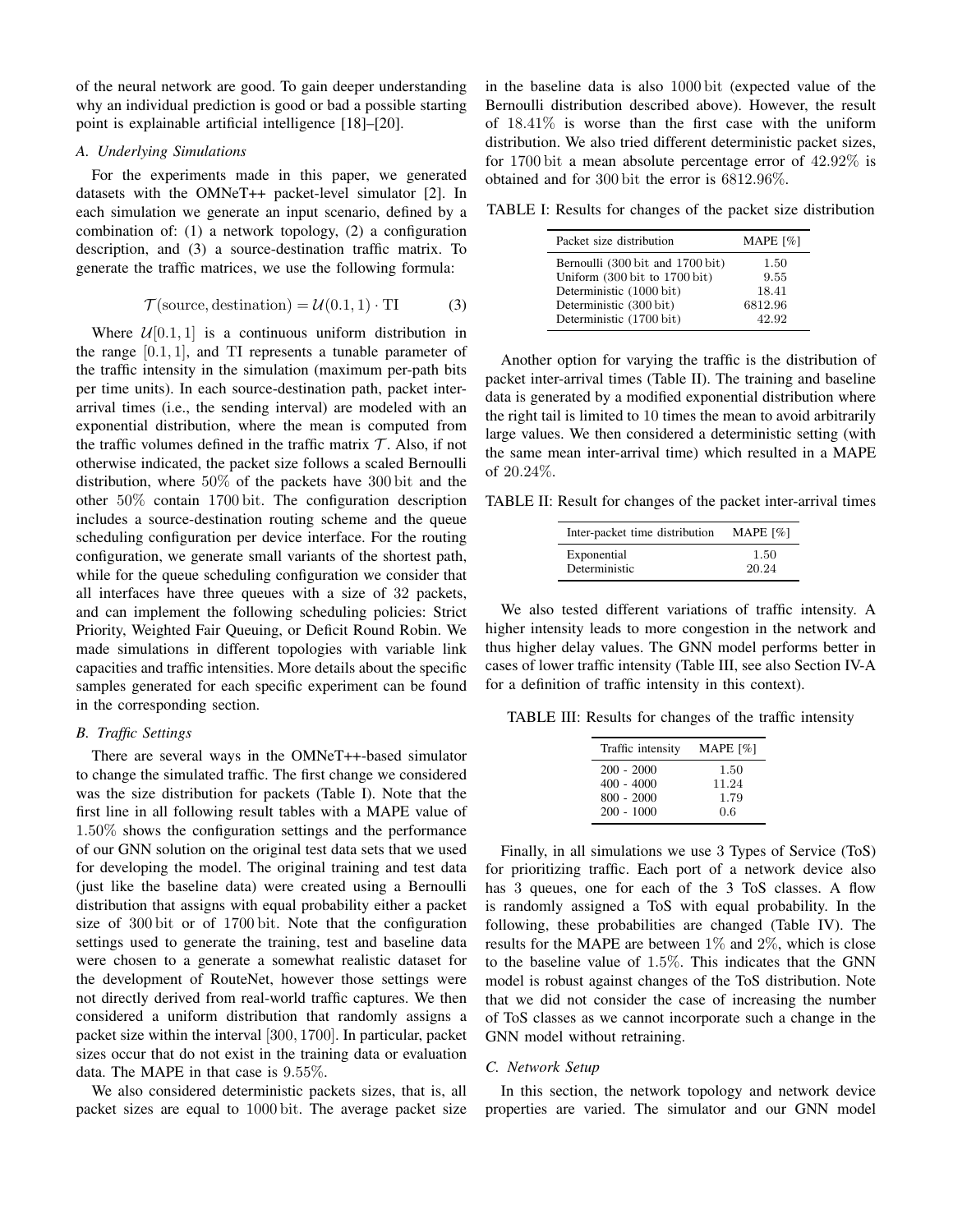TABLE IV: Results for changes of the ToS distribution

| To $\sqrt{8}$ 0 $\sqrt{2}$ | To $S_1$ [%] | To $S$ 2 [%] | MAPE $[\%]$ |
|----------------------------|--------------|--------------|-------------|
| 33.33                      | 33.33        | 33.33        | 1.50        |
| 15                         | 40           | 45           | 1.16        |
| 20                         | 30           | 50           | 1.03        |
| 45                         | 30           | 25           | 1.78        |

support three different scheduling policies: Strict Priority (SP), Weighted Fair Queuing (WFQ) and Deficit Round Robin (DRR). For the policies WFQ and DRR, 5 different weight profiles are used and randomly assigned to the outgoing ports of network nodes. The weight profiles used in the original training and test data are shown in Table V.

TABLE V: Baseline weight profiles

| Oueue 1                       | WFO<br>Queue 2          | Queue 3                     | Queue 1                       | DRR<br>Queue 2                | Oueue 3                       |
|-------------------------------|-------------------------|-----------------------------|-------------------------------|-------------------------------|-------------------------------|
| 90<br>33.33<br>60<br>50<br>75 | 33.33<br>30<br>40<br>25 | 5<br>33.33<br>10<br>10<br>5 | 80<br>33.33<br>60<br>70<br>65 | 10<br>33.33<br>30<br>20<br>25 | 10<br>33.33<br>10<br>10<br>10 |

TABLE VI: Variant 1 weight profiles

| Oueue 1 | <b>WFO</b><br>Queue 2 | Queue 3 | Queue 1 | DRR<br>Queue 2 | Queue 3 |
|---------|-----------------------|---------|---------|----------------|---------|
| 85      | 7.5                   | 7.5     | 70      | 15             | 15      |
| 35      | 35                    | 30      | 35      | 35             | 30      |
| 70      | 25                    | 5       | 70      | 25             | 5       |
| 40      | 40                    | 20      | 85      | 10             | 5       |
| 80      | 15                    | 5       | 55      | 25             | 20      |

TABLE VII: Variant 2 weight profiles

| Oueue 1                    | <b>WFO</b><br>Queue 2       | Queue 3               | Queue 1                    | DRR<br>Queue 2            | Oueue 3  |
|----------------------------|-----------------------------|-----------------------|----------------------------|---------------------------|----------|
| 95<br>40<br>50<br>55<br>80 | 2.5<br>35<br>35<br>35<br>13 | 2.5<br>25<br>15<br>10 | 88<br>40<br>50<br>55<br>80 | 6<br>35<br>35<br>35<br>12 | 25<br>15 |

TABLE VIII: Variant 3 weight profiles

| Oueue 1  | <b>WFO</b><br>Queue 2 | Queue 3 | Queue 1  | DRR<br>Queue 2 | Queue 3  |
|----------|-----------------------|---------|----------|----------------|----------|
| 87<br>40 | 30                    | 30      | 85<br>37 | 35             | 28       |
| 65       | 25                    | 10      | 65       | 30             | 5        |
| 55<br>70 | 40<br>20              | Ð<br>10 | 75<br>60 | 15<br>25       | 10<br>15 |

In a first step, we investigated the impact of these weights on the GNN's performance by changing the weights to slightly different values as shown in Tables VI to VIII. The results in Table IX suggest that the model has some robustness regarding the modification of scheduling policy weights.

In a next step we increased the link capacities of every link in the network by a factor of 2, 5 or 10, respectively. To ensure

TABLE IX: Results for changes of the scheduling policy weight profiles

| Weight profile       | MAPE $[\%]$ |
|----------------------|-------------|
| <b>Baseline</b>      | 1.50        |
| Variant 1            | 3.45        |
| Variant <sub>2</sub> | 3.76        |
| Variant 3            | 2.97        |

a comparable degree of link utilization, the respective traffic intensities have also been multiplied by the same factor. The MAPE increases with higher link capacities (Table X).

TABLE X: Results for changes of the link capacities and accordingly scaled traffic intensities

| Traffic factor | MAPE $[%]$ |
|----------------|------------|
| ı              | 1.50       |
| 2              | 35.34      |
| 5              | 181.60     |
| 10             | 744.07     |

Finally, we measured the performance of the model on different network topologies from the Internet Topology  $Zoo<sup>3</sup>$ (BASNET and Bell Canada) and two artificially-generated networks (Testnet 20 and Testnet 60). Particularly, the latter topologies were generated according to the Power-Law Out-Degree algorithm [21].

BASNET with only 6 nodes represents a smaller network than the baseline REDIRIS network with 19 nodes, while Bell Canada with 48 nodes represents a larger network. Testnet 20 is a scale-free network with 20 nodes, about the same size as our baseline network; Testnet 60 is a scale-free network with 60 nodes. Note that the routing of flows through a network was always based on shortest path routing. If there were multiple shortest path in a network, one of them was randomly selected for each simulation run. Also note that despite varying the network sizes, the link capacities in the networks were not adapted.

While our GNN-based solution demonstrated the ability to perform well in unseen network topologies [10], it has difficulties scaling to larger networks (Bell Canada) and networks of different characteristics (Testnet 20 and 60).

TABLE XI: Results for other network topologies

| Topology           | MAPE $[%]$ |
|--------------------|------------|
| <b>REDIRIS</b>     | 1.50       |
| <b>BASNET</b>      | 0.48       |
| <b>Bell Canada</b> | 79.57      |
| Testnet 20         | 71.13      |
| Testnet 60         | 146.84     |

## V. RESULTS AND DISCUSSION

As seen in the previous section, the GNN model performs worse in certain scenarios. One possible explanation is that the

<sup>3</sup>http://www.topology-zoo.org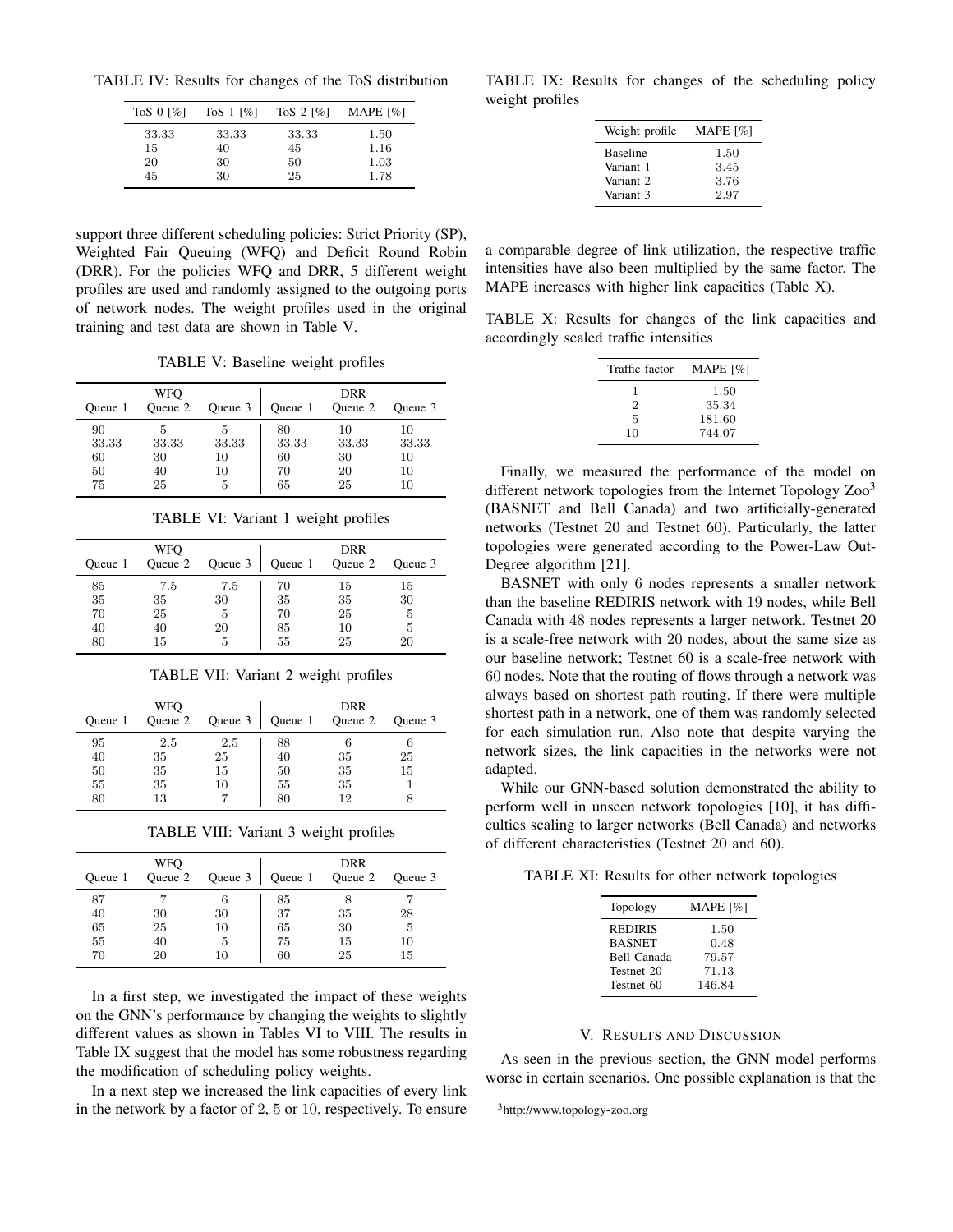

Fig. 2: Empirical probability density functions of all delay values of the training data differs from other scenarios. The distribution of delay values of the training data and of the scenario *Traffic intensity*  $800 - 2000$  are similar ( $p^* = 0.01$ ). In the scenario *Packet size deterministic* (300) the delay values tend to be smaller than in the training data ( $p^* = 0.35$ ). In the scenario *Topology Testnet* 20 the delay values tend to be larger than in the training data ( $p^* = 0.42$ ).

distribution of delay values for which the model was trained and the distribution that appears in some scenarios are too different (see Fig. 2). To investigate this hypothesis, there are multiple metrics that provide a measure of dissimilarity of two univariate distributions, e.g. the Kullback-Leibler divergence or the Wasserstein metric. However, for this analysis we decided to use the non-parametric, unweighted relative effect, which is identical to the area under the receiver operating characteristics curve (AUC). One reason for that decision is that metrics do not give us any information in "what way" the distributions differ. Our hypothesis is that the model has difficulties handling delay values larger than those seen in the training data. Hence, it would be useful to have a criterion that takes this into account. Another reason is that the relative effect can be efficiently calculated even for large data sets as it is the case for the new test data.

Let us denote the distributions of the delay values for the training set by  $F_0$  and for an alternative scenario by  $F_1$ . Then the relative effect is defined as

$$
p = \int F_0 dF_1 = P(X_0 < X_1) + \frac{1}{2}P(X_0 = X_1), \quad (4)
$$

where  $X_0 \sim F_0$  and  $X_1 \sim F_1$  are the corresponding random variables. The receiver operating characteristics curve is the function given by the graph  $(1 - F_0(c), 1 - F_1(c))$  where c can be thought of as the cut-off value for the comparison of the distributions, and the area under the receiver operating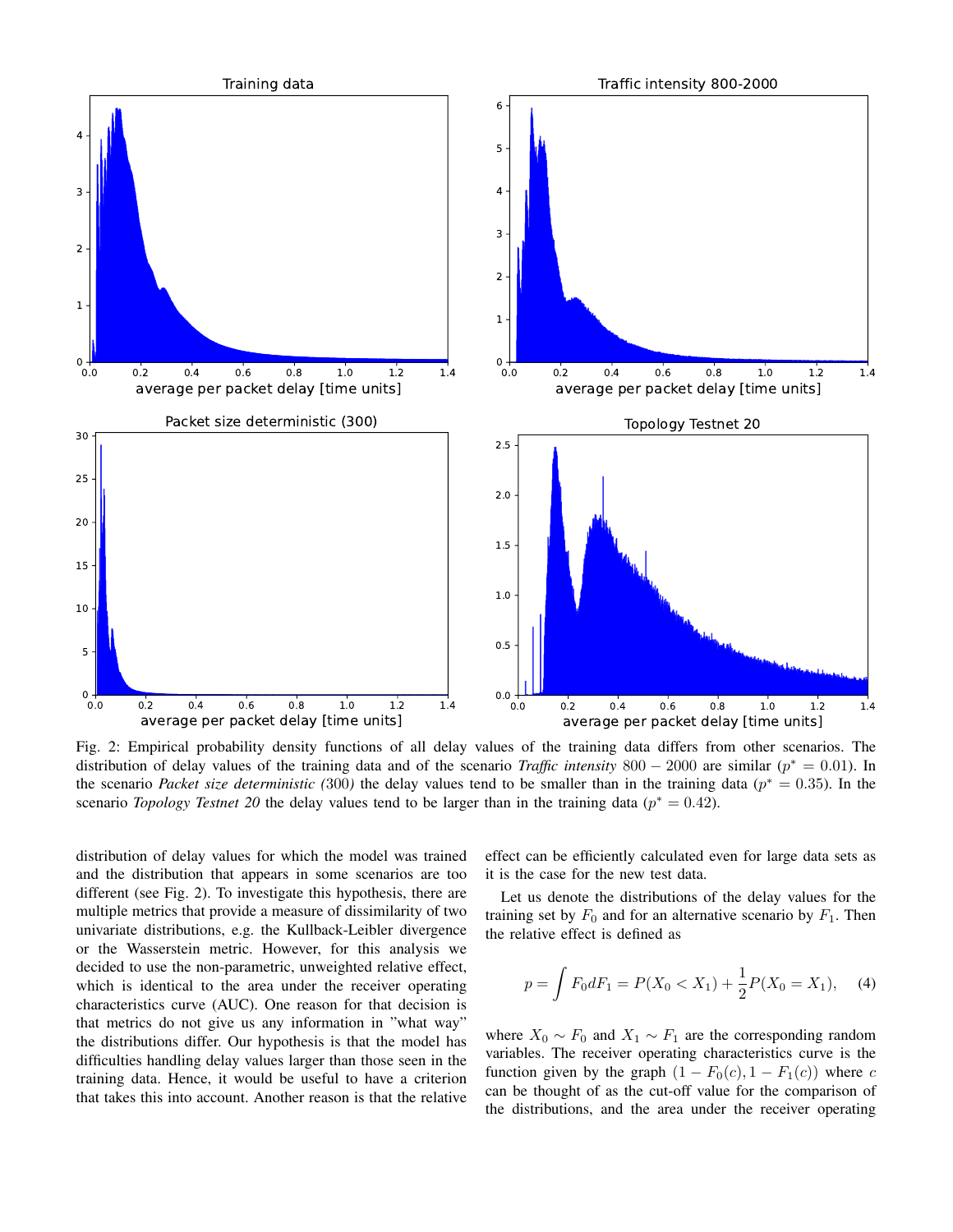TABLE XII: Similarity of distributions of analyzed scenarios versus training data

| Scenario                          | $p^\ast$ | MAPE $[\%]$ |
|-----------------------------------|----------|-------------|
| <b>Baseline</b>                   | 0.03     | 1.50        |
| Packet size uniform (300 to 1700) | 0.06     | 9.55        |
| Packet size deterministic (1000)  | 0.07     | 18.41       |
| Packet size deterministic (300)   | $0.35\,$ | 6812.96     |
| Packet size deterministic (1700)  | 0.10     | 42.92       |
| Packet timing Deterministic       | 0.06     | 20.24       |
| Traffic intensity 400-4000        | 0.14     | 11.24       |
| Traffic intensity 800-2000        | 0.01     | 1.79        |
| Traffic intensity 200-1000        | $0.13\,$ | 0.6         |
| ToS $15\%$ - $40\%$ - $45\%$      | 0.03     | 1.16        |
| ToS $20\%$ - $30\%$ - $50\%$      | 0.03     | 1.03        |
| ToS $45\%$ - $30\%$ - $25\%$      | 0.03     | 1.78        |
| Scheduling weights variant 1      | 0.03     | 3.45        |
| Scheduling weights variant 2      | 0.03     | 3.76        |
| Scheduling weights variant 3      | 0.03     | 2.97        |
| Traffic factor 2                  | 0.23     | 35.34       |
| Traffic factor 5                  | 0.39     | 181.60      |
| Traffic factor 10                 | $0.42\,$ | 744.07      |
| <b>Topology BASNET</b>            | 0.17     | 0.48        |
| Topology Bell Canada              | 0.39     | 79.57       |
| Topology Testnet 20               | 0.42     | 71.13       |
| Topology Testnet 60               | 0.48     | 146.84      |

characteristics curve can be calculated by

AUC = 
$$
\int_{-\infty}^{\infty} (1 - F_1(c)) d(1 - F_0(c))
$$
 (5)

$$
= \int_{-\infty}^{\infty} F_0(c) dF_1(c) \tag{6}
$$

$$
= p. \t\t(7)
$$

Hence, an interpretation of the relative effect is the accuracy to distinguish between training data and the alternative scenario with respect to delay values. If the relative effect is

- $p \approx 1/2$ , then the delay values for the alternative scenario do not tend to be larger or smaller compared to the training data,
- $p \leq 1/2$ , then the alternative scenario tends to have smaller delay values compared to the training data,
- $p > 1/2$ , then the alternative scenario tends to have larger delay values compared to the training data.

Furthermore, it is also noteworthy to consider

$$
p^* = \left| p - \frac{1}{2} \right| \tag{8}
$$

as a measure of dissimilarity between two distributions. Note that the relative effect is between 0 and 1 as it is a probability. A relative effect  $p = 0$  or  $p = 1$  would imply completely separated distributions. In other words the distributions have no overlap. One drawback of the relative effect is that there are cases where  $p = 1/2$  but  $F_0 \neq F_1$ .

The correlation between  $p^*$  and MAPE is 0.32. Without the scenarios "deterministic 300" and "traffic factor\*10" (with the two highest MAPE of 6812.96% or 744.07%, respectively), the correlation between  $p^*$  and MAPE rises to 0.86. That means  $p^*$  can give in most cases a general idea how good the MAPE will be, see Table XII and Fig. 3. In other words, the GNN model's performance depends on the differences on



Fig. 3: The scatter plot of  $p^*$  and MAPE illustrates the correlation of 0.86. Note that the two outliers with MAPEs of 6812.96% and 744.07%, respectively, are not contained in this plot.

the distribution of delay values between training data and new test data.

#### VI. CONCLUSION

In this paper we have performed a comprehensive analysis on the generalization limits of RouteNet, a GNN-based model that represents the state of the art on ML-based solutions for network modeling. In the evaluation we have shown that we can approximately predict the degree of accuracy of this model by assessing the difference in the distribution of delay values between the training and test data. Generally, the results show some weaknesses of the current GNN approach to predict performance metrics and provides hints for future work. For example, the model does not generalize well to networks considerably larger than those seen during the training phase. In particular, this limitation was addressed in the subsequent Graph Neural Networking Challenge 2021 [15]. From the winning solutions, we could observe that an important modification to overcome this limitation was to predict queue utilizations with the GNN model and derive path delays indirectly from these values [22]. The main rationale behind this is that queue utilizations are within a bounded range [0,1], thus avoiding important distribution shifts on the model output depending on the network size. However, to achieve the final goal of creating accurate GNN-based Digital Twins for communication networks, more research will be needed to address and overcome the remaining limitations identified in this paper.

#### VII. ACKNOWLEDGMENTS

The research was supported by the WISS 2025 (Science and Innovation Strategy Salzburg 2025) project IDALab Salzburg (20204-WISS/225/197-2019 and 20102-F1901166- KZP) and the 5G-AI-MLab by the Federal Ministry for Climate Action, Environment, Energy, Mobility, Innovation and Technology (BMK) and the Austrian state Salzburg. Also, this publication is part of the Spanish I+D+i project TRAINER-A (ref. PID2020-118011GB-C21), funded by